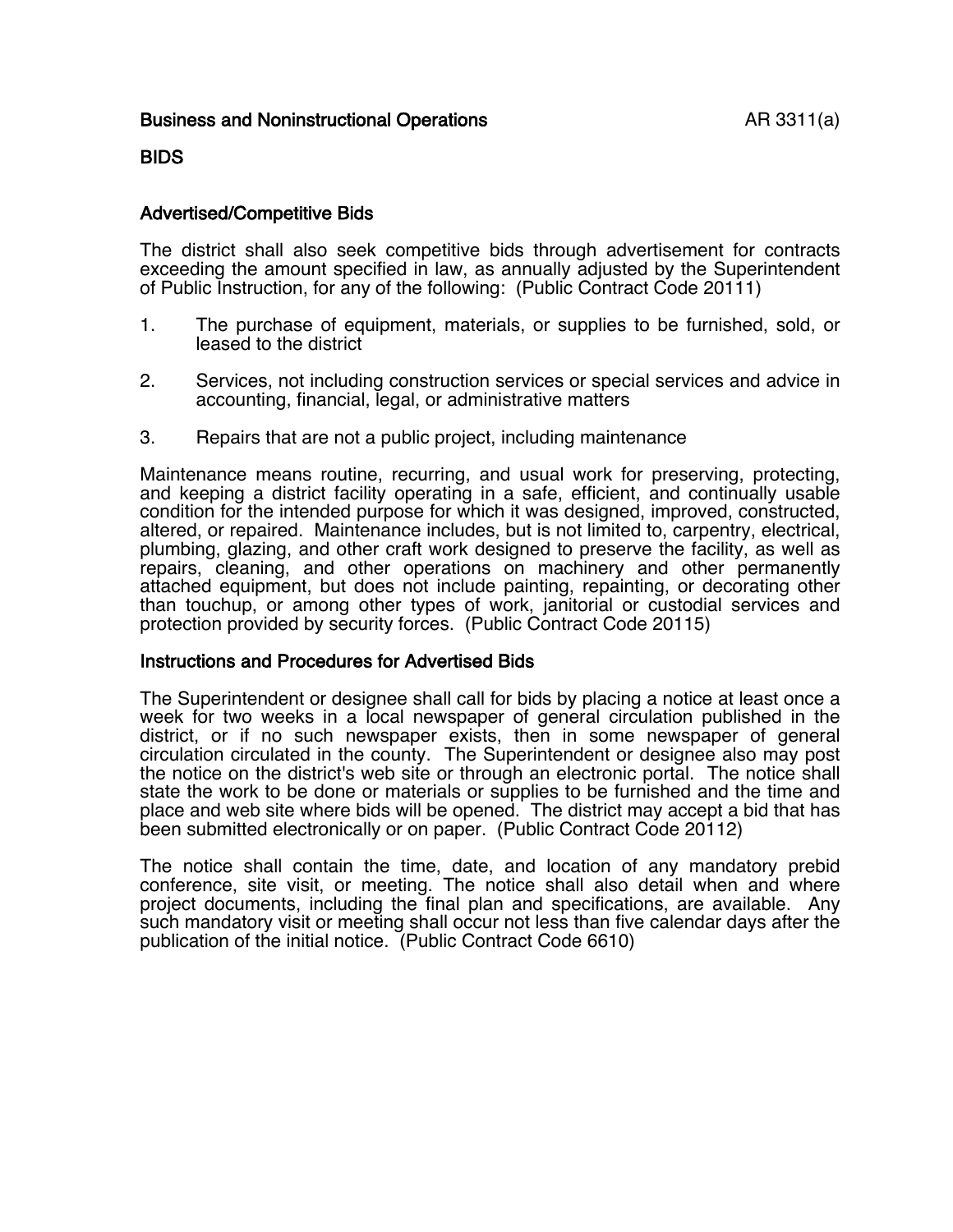Bid instructions and specifications shall include the following requirements and information:

- 1. All bidders shall certify the minimum, if not exact, percentage of postconsumer materials in products, materials, goods, or supplies offered or sold. (Public Contract Code 22152)
- 2. All bids for construction work shall be presented under sealed cover and shall be accompanied by one of the following forms of bidder's security: (Public Contract Code 20107, 20111)
	- a. Cash
	- b. A cashier's check made payable to the district
	- c. A certified check made payable to the district
	- d. A bidder's bond executed by an admitted surety insurer and made payable to the district

The security of unsuccessful bidders shall be returned in a reasonable period of time, but in no event later than 60 days after the bid is awarded. (Public Contract Code 20111)

- 3. When a standardized proposal form is provided by the district, bids not presented on the standard form shall be disregarded. (Public Contract Code 20111.5)
- 4. Bids shall not be accepted after the advertised bid opening time, regardless of whether the bids are actually opened at that time. (Public Contract Code 20112)
- 5. When two or more identical lowest or highest bids are received, the Governing Board may determine by lot which bid shall be accepted. (Public Contract Code 20117)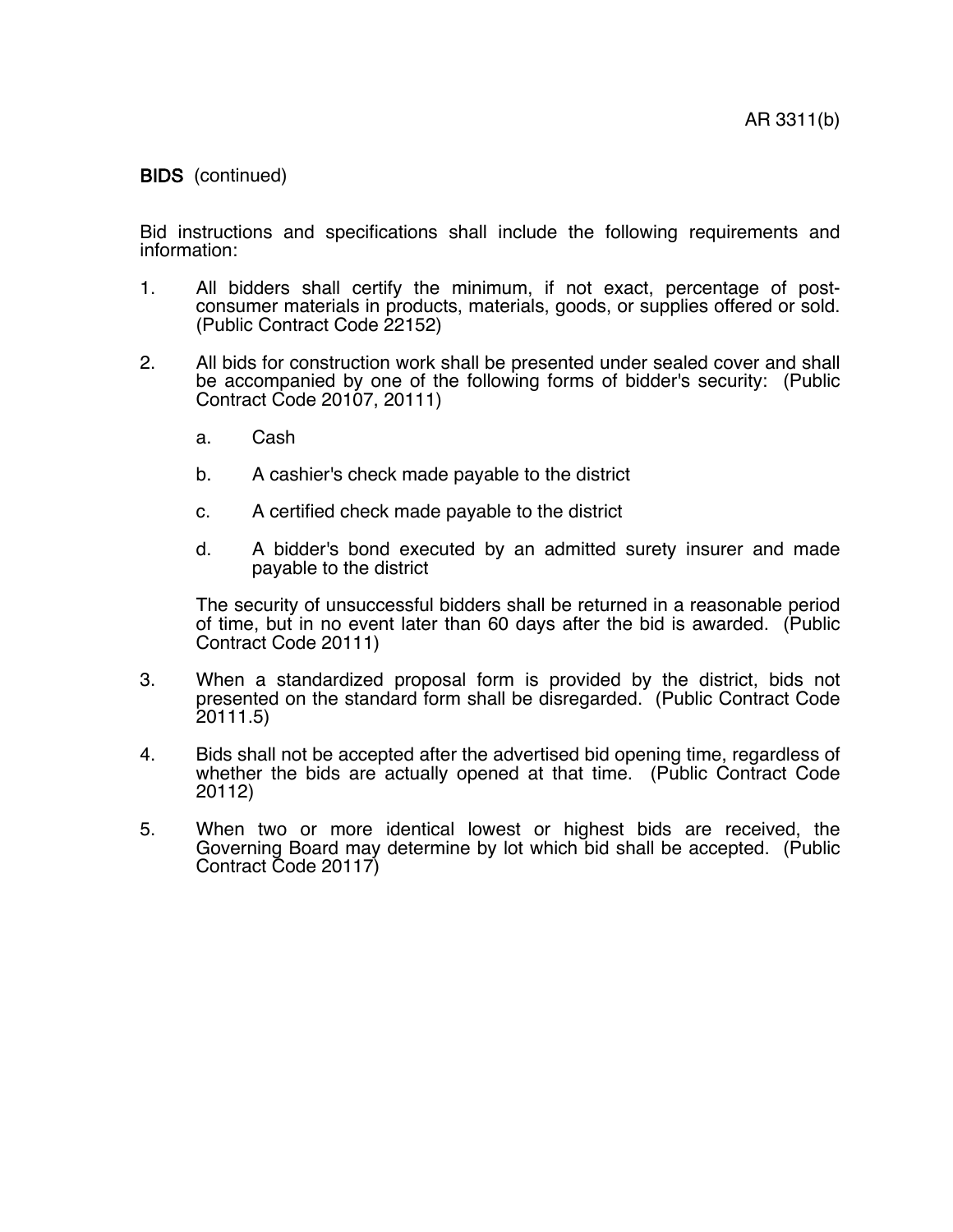- 6. If the district requires that the bid include prices for items that may be added to or deducted from the scope of work in the contract, the bid solicitation shall specify which one of the following methods will be used to determine the lowest bid. In the absence of such a specification, only the method provided in item #a below shall be used. (Public Contract Code 20103.8)
	- a. The lowest bid shall be the lowest total of the bid prices on the base contract without consideration of the prices on the additive or deductive items.
	- b. The lowest bid shall be the lowest total of the bid prices on the base contract and those additive or deductive items that were specifically identified in the bid solicitation as being used for the purpose of determining the lowest bid price.
	- c. The lowest bid shall be the lowest total of the bid prices on the base contract and those additive or deductive items that, when taken in order from a specifically identified list of those items in the solicitation, and added to or subtracted from the base contract, are less than or equal to a funding amount publicly disclosed by the district before the first bid is opened.

The lowest bid shall be determined in a manner that prevents any information that would identify any of the bidders or proposed subcontractors or suppliers from being revealed to the district before the ranking of all bidders from lowest to highest has been determined. (Public Contract Code 20103.8)

- 7. Any subsequent change or alteration of a contract shall be governed by the provisions of Public Contract Code 20118.4.
- 8. After being opened, all submitted bids become public records pursuant to Government Code 6252 and shall be made available for public review pursuant to law, Board policy, and administrative regulation.
- 9. When a bid is disqualified as nonresponsive based on district investigation or other information not obtained from the submitted bid, the Superintendent or designee shall notify the bidder and give him/her an opportunity to respond to the information.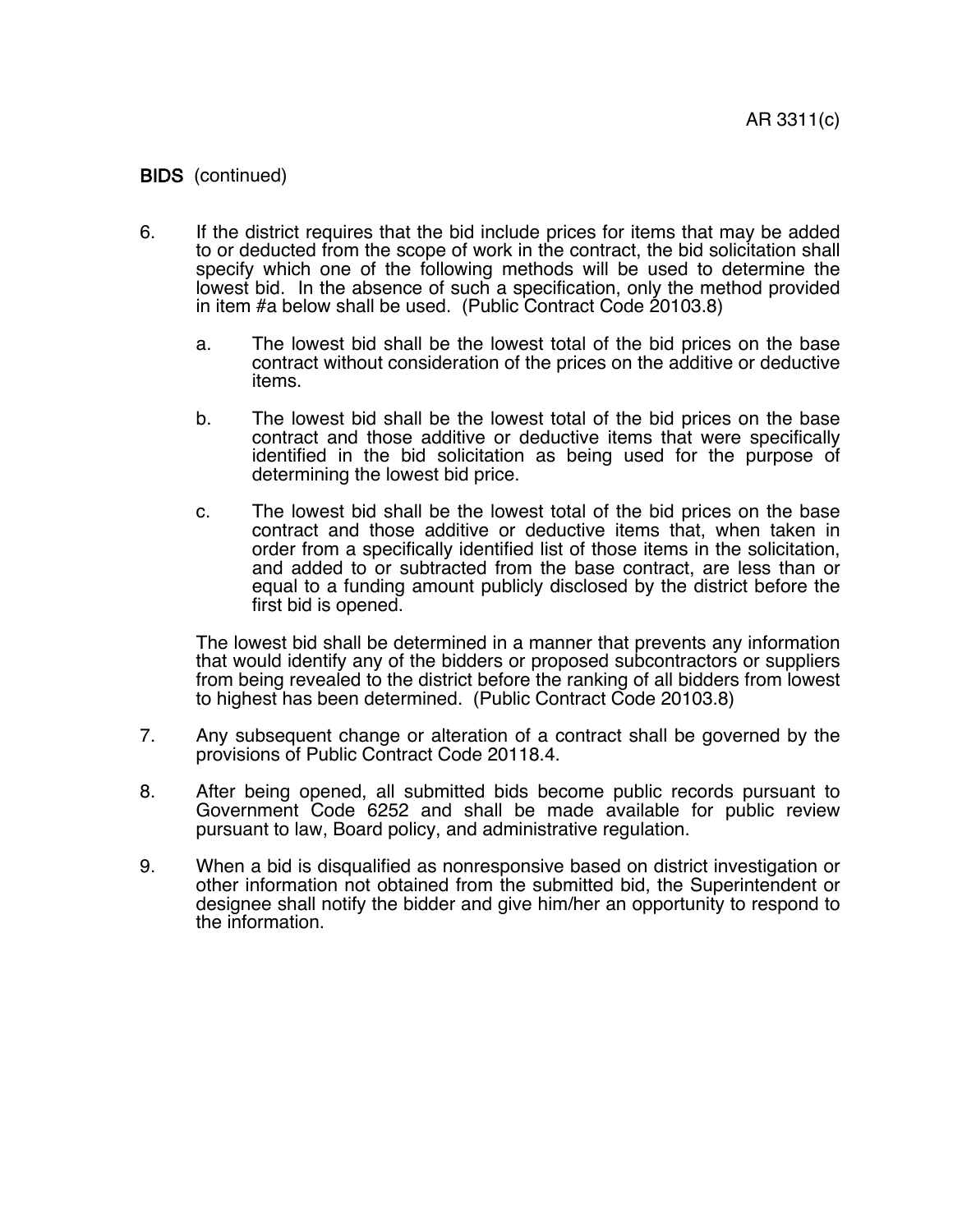### Prequalification Procedure

When required by law or the Board, each prospective bidder shall complete and submit a standardized questionnaire and financial statement. For this purpose, the Superintendent or designee shall provide a standardized proposal form which requires a complete statement of the bidder's financial ability and experience in performing public works. The bidder's

information shall be verified under oath in the manner in which civil law pleadings are verified. The questionnaires and financial statements shall not be public records and shall not be open to public inspection. (Public Contract Code 20111.5, 20111.6)

Prospective bidders shall submit the questionnaire and financial statement at least five days before the date fixed for public opening of sealed bids. (Public Contract Code 20111.5)

The Superintendent or designee shall establish a uniform system for rating bidders on the basis of completed questionnaires and financial statements in order to determine the size of contracts on which each bidder is qualified to bid. Bidders must be prequalified by the district at least one day before the fixed bid-opening date. (Public Contract Code 20111.5)

The district may establish a procedure for prequalifying bidders on a quarterly basis and may authorize that prequalification be considered valid for up to one calendar year following the date of the initial prequalification. (Public Contract Code 20111.5)

#### Award of Contract

The district shall award each contract to the lowest responsible bidder except in the following circumstances:

- 1. When the contract is for the procurement and/or maintenance of electronic data processing systems and supporting software, in which case the Board may contract with any one of the three lowest responsible bidders (Public Contract Code 20118.1)
- 2. For any transportation service contract involving an expenditure of more than \$10,000, which the Board contemplates may be made with a person or corporation other than a common carrier, municipally owned transit system, or a parent/guardian of students who are to be transported, in which case the Board may contract with other than the lowest bidder (Education Code 39802)
- 3. When the contract is one for which the Board has established goals and requirements relating to participation of minority, women, disabled veteran, or small business enterprises in accordance with Public Contract Code 2000- 2002, in which case the Board may contract with the lowest responsible bidder who complies or makes a good faith effort to comply with the goals and requirements (Public Contract Code 2000-2002)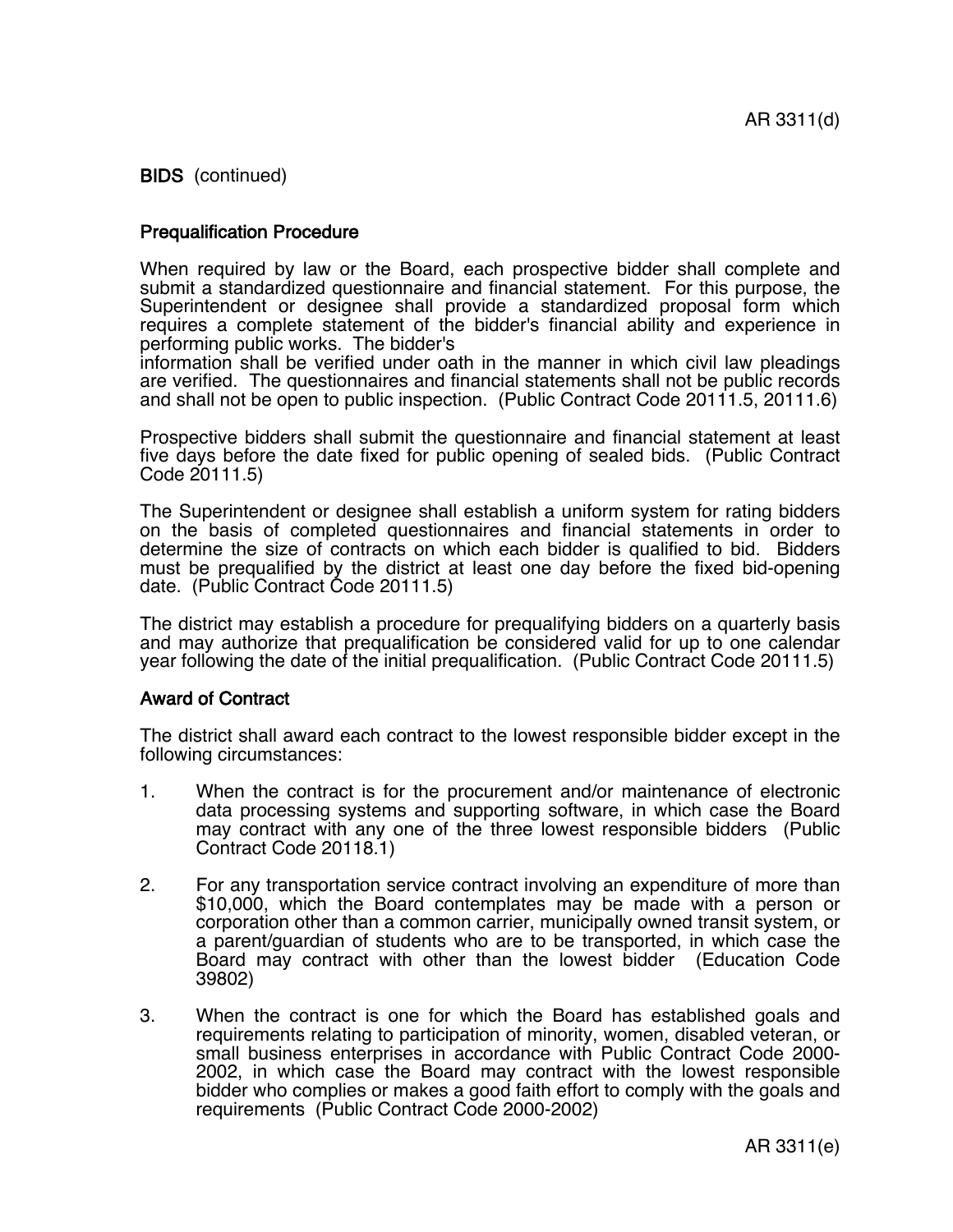## Protests by Bidders

A bidder may protest a bid award if he/she believes that the award is not in compliance with law, Board policy, or the bid specification. A protest must be filed in writing with the Superintendent or designee within five working days after receipt of notification of the contract award and shall include all documents supporting or justifying the protest. A bidder's failure to file the protest documents in a timely manner shall constitute a waiver of his/her right to protest the award of the contract.

The Superintendent or designee shall review the documents submitted with the bidder's claims and render a decision in writing within 30 working days. The Superintendent or designee may also convene a meeting with the bidder in order to attempt to resolve the problem.

The bidder may appeal the Superintendent or designee's decision to the Board. The Superintendent or designee shall provide reasonable notice to the bidder of the date and time for Board consideration of the protest. The Board's decision shall be final.

### Alternative Bid Procedures for Technological Supplies and Equipment

Rather than seek competitive bids, the Board may use competitive negotiation when it makes a finding that a district procurement is for computers, software, telecommunications equipment, microwave equipment, or other related electronic equipment and apparatus. Competitive negotiation shall not be used to contract for construction or for the procurement of any product that is available in substantial quantities to the general public. (Public Contract Code 20118.2)

The competitive negotiation process shall include, but not be limited to, the following requirements: (Public Contract Code 20118.2)

- 1. The Superintendent or designee shall prepare a request for proposals (RFP) that shall be submitted to an adequate number of qualified sources, as determined by the district, to permit reasonable competition consistent with the nature and requirement of the procurement.
- 2. Notice of the RFP shall be published at least twice in a newspaper of general circulation, at least 10 days before the date for receipt of the proposals.
- 3. The Superintendent or designee shall make every effort to generate the maximum feasible number of proposals from qualified sources and shall make a finding to that effect before proceeding to negotiate if only a single response to the RFP is received.

AR 3311(f)

### BIDS (continued)

- 4. The RFP shall identify all significant evaluation factors, including price, and their relative importance.
- 5. The Superintendent or designee shall provide reasonable procedures for the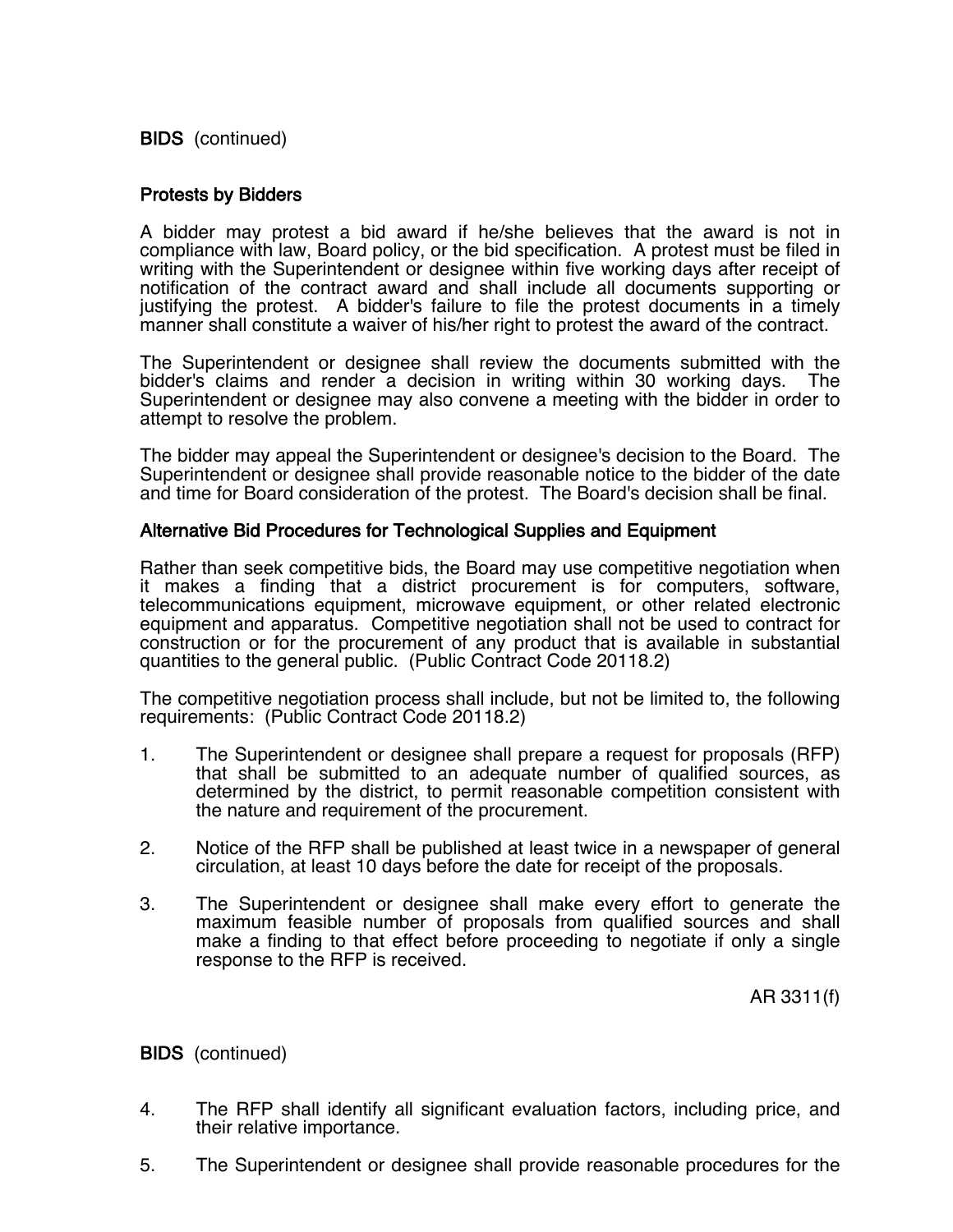technical evaluation of the RFPs received, the identification of qualified sources, and the selection for the award of the contract.

- 6. The Board shall award the contract to the qualified bidder whose proposal meets the evaluation standards and will be most advantageous to the district with price and all other factors considered.
- 7. If the Board does not award the contract to the bidder whose proposal contains the lowest price, then the Board shall make a finding setting forth the basis for the award.
- 8. The Board, at its discretion, may reject all proposals and request new RFPs.
- 9. Provisions in any contract concerning utilization of small business enterprises that are in accordance with the RFP shall not be subject to negotiation with the successful proposer.

### Sole Sourcing

In any contract for the construction, alteration, or repair of school facilities, the Superintendent or designee shall not draft the bid specification in a manner that: (Public Contract Code 3400)

- 1. Directly or indirectly limits bidding to any one specific concern
- 2. Calls for a designated material, product, thing, or service by a specific brand or trade name, unless the specification is followed by the words "or equal," so that bidders may furnish any equal material, product, thing, or service

In any such case, the bid specification shall provide a time period, before and/or after the award of the contract, for the contractor to submit data substantiating the request for substituting the designated material, product, thing, or service. If no such time period is specified, the contractor may submit the data within 35 days after the award of the contract.

When the bid is for a roof project, a material, product, thing, or service is considered "equal" to that designated if it is equal in quality, durability, design, and appearance; will perform the intended function equally well; and conforms substantially to the detailed requirements in the bid specification. (Public Contract Code 3002)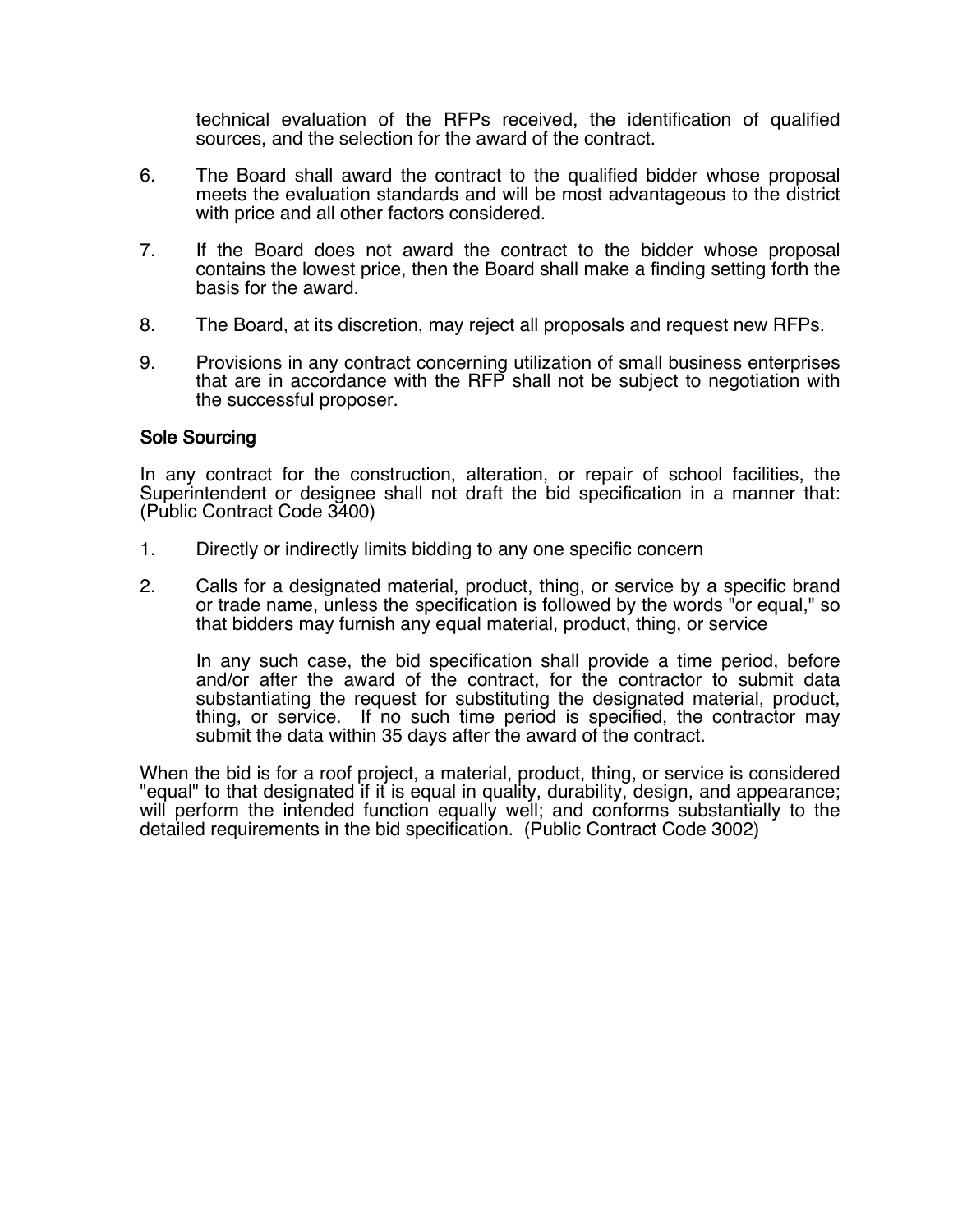However, the Superintendent or designee may designate a specific material, product, thing, or service by brand or trade name (sole sourcing), if the Board has made a finding, described in the invitation for bids or RFP, that a particular material, product, thing, or service is designated for any of the following purposes: (Public Contract Code 3400)

- 1. To conduct a field test or experiment to determine its suitability for future use
- 2. To match others in use on a particular public improvement that has been completed or is in the course of completion
- 3. To obtain a necessary item that is only available from one source
- 4. To respond to the Board's declaration of an emergency, as long as the declaration has been approved by four-fifths of the Board when issuing the invitation for bid or RFP

#### Bids Not Required

Without advertising for bids and upon a determination that it is in the best interest of the district, the Board may authorize another public corporation or agency, by contract, lease, requisition, or purchase order, to lease data-processing equipment or to purchase materials, supplies, equipment, automotive vehicles, tractors, and other personal property for the district in the manner that the other public corporation or agency is authorized to make the leases or purchases from a vendor ("piggyback"). Alternatively, if the public corporation or agency has an existing contract with a vendor for the lease or purchase of personal property, the district may authorize the lease or purchase of personal property directly from the vendor and make payments under the same terms that are available to the public corporation or agency under the contract. (Public Contract Code 20118)

In addition, upon a determination that it is in the best interest of the district and without advertising for bids, the Board may lease currently owned district property to any person, firm, or corporation for a minimum of \$1 per year, as long the lease requires the person, firm, or corporation to construct a building or buildings on the property for the district's use during the lease and the property and building(s) will vest in the district at the expiration of the lease ("lease-leaseback"). (Education Code 17406)

Without advertising for bids, the Board may enter into an energy service contract and any related facility ground lease, when it determines that the terms of the contract and lease are in the best interest of the district. The Board's determination shall be made at a regularly scheduled public hearing of which notice is given to the public at least two weeks in advance and shall be based on cost comparison findings specified in Government Code 4217.12. (Government Code 4217.12)